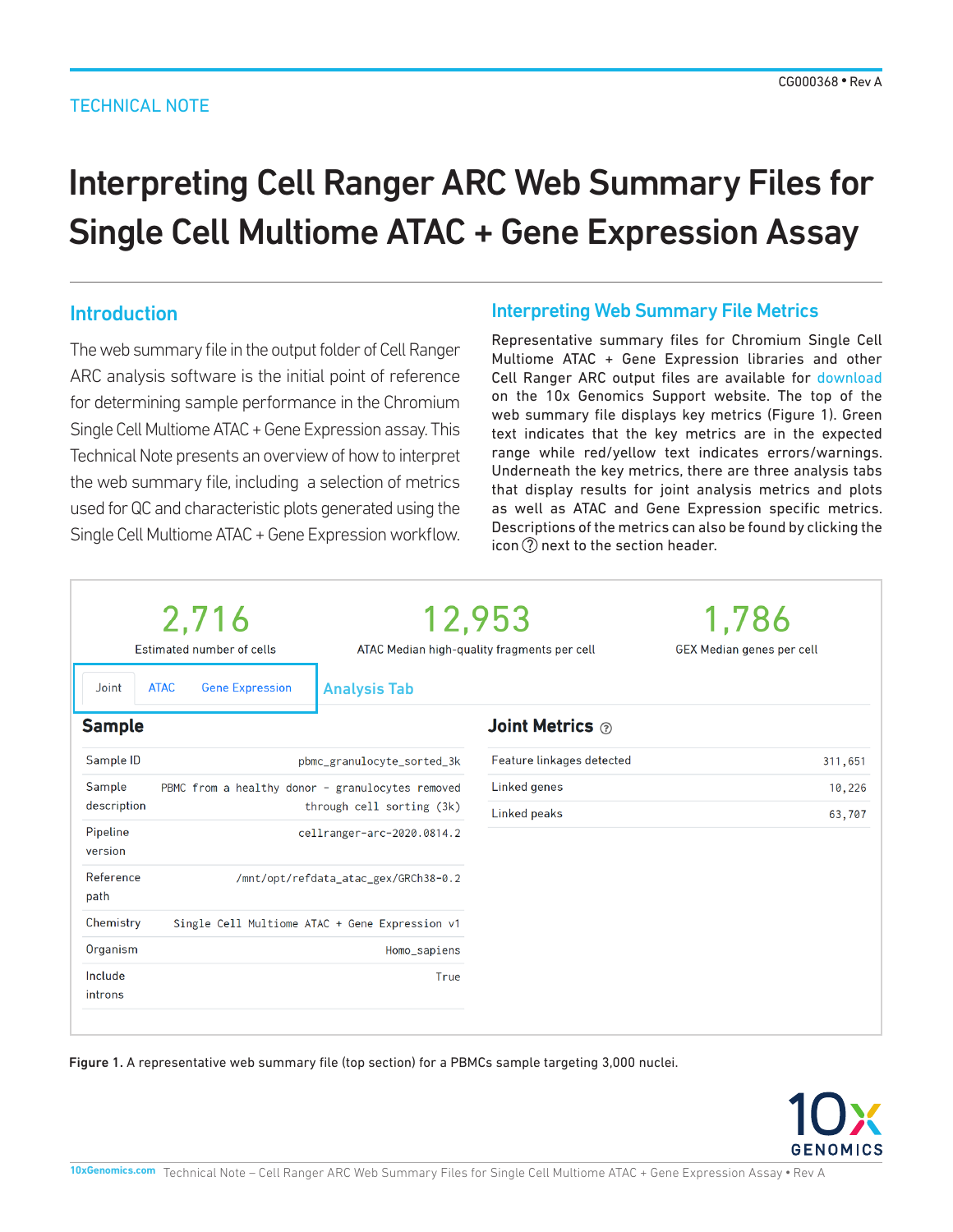## Joint Analysis Tab

The joint analysis tab (Figure 1) contains sample information on the parameters used to run the analysis such as pipeline version, reference path and organism. Cell Ranger ARC maps intronic reads as a default which is specified as "TRUE" in the "Include introns" argument. This table will expand to show any custom pipeline parameters set by the user such as force-cells, and custom peak.bed files.

Table 1. Metrics in the Cell Ranger ARC ATAC + Gene Expression web summary file Joint analysis tab.

| <b>Metrics</b>            | <b>Definition</b>                                                   | <b>Expected Value</b>                                  | <b>Notes</b>                                                                                                                                                                                                                                                                   |
|---------------------------|---------------------------------------------------------------------|--------------------------------------------------------|--------------------------------------------------------------------------------------------------------------------------------------------------------------------------------------------------------------------------------------------------------------------------------|
| Joint Metrics             |                                                                     |                                                        |                                                                                                                                                                                                                                                                                |
| Feature linkages detected | Total number of gene-<br>peak and peak-peak<br>linkages detected    | >100                                                   | Total number of feature linkages are dependent on<br>sample type and sequencing depth. A low number of<br>feature links detected may be caused by a low number<br>of nuclei recovered, low sequencing depth, poor peak<br>calling, or a sample that is relatively homogeneous. |
| Linked genes              | Total number of genes that<br>are linked to peaks                   | Dependent on<br>sample type<br>and sequencing<br>depth | Total number of linked genes is dependent on sample<br>type. A low number of linked genes may be caused<br>by a low number of nuclei recovered, low sequencing<br>depth, poor peak calling, or a sample that is relatively<br>homogeneous.                                     |
| Linked peaks              | Total number of peaks<br>that are linked to genes or<br>other peaks | Dependent on<br>sample type<br>and sequencing<br>depth | Total number of linked peaks is dependent on sample type.<br>A low number of linked peaks may be caused by a low<br>number of nuclei recovered, low sequencing depth, poor<br>peak calling, or a sample that is relatively homogeneous.                                        |

## Interpreting the Plots in the Joint Analysis Tab

Table 2. Plots in the Cell Ranger ARC ATAC + Gene Expression web summary file Joint analysis tab.

## Plot & Interpretation

Cross-sensitivity Plot: Each point in the cross-sensitivity plot represents a barcode. Every cell is shown as a yellow point. The noncell barcodes are downsampled and shown in blue. The position on the x-axis reflects the number of ATAC transposition events in peaks associated with that barcode, while the position on the y-axis corresponds to the number of gene expression UMI counts.

## Example

Ideal Sample: Cell barcodes cluster at the upper right hand corner. Cell-associated barcodes contain both a large number of ATAC transposition events in peaks and a large number of RNA UMIs. A clear separation between cells and non-cells is observed.



Compromised Sample: Cell-associated barcodes show low ATAC transposition events in peaks or low RNA UMIs. No clear separation of Cells and Non-cells is observed. Lack of separation can point to emulsion failures or poor sample preparation.



Non-cells (469894) Cells (13337)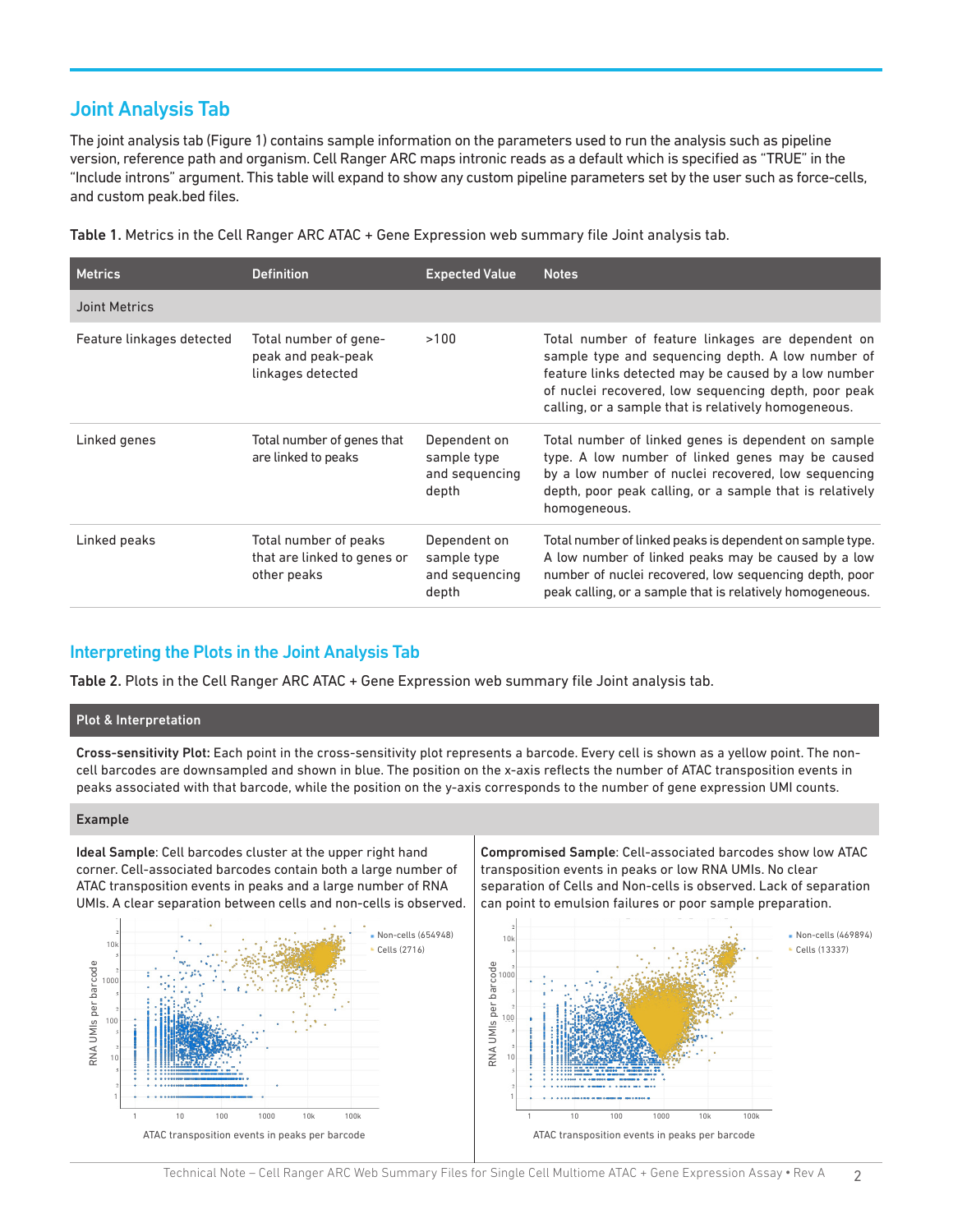## Table 2 contd. Plots in the Cell Ranger ARC ATAC + Gene Expression web summary file Joint analysis tab.

#### Plot & Interpretation

Cell Clustering Scatter Plots: The Cell Clustering (colored by cluster) plot shows the cell-associated barcodes in a 2-D t-SNE projection, with colors showing an automated graph clustering analysis which groups together cells with similar peak profiles. The ATAC Clusters plot shows cell-associated barcodes clustered by ATAC data, and the Gene Expression Clusters plot shows cellassociated barcodes clustered by Gene Expression data.

#### Example

Ideal Sample: Structured clusters with good separation (for a sample with expected heterogeneous cell populations).



Compromised Sample: Lack of cluster structure, one large cluster or no separation (for a sample with expected heterogeneous cell populations) may indicate sample quality issue or loss of single cell behavior.

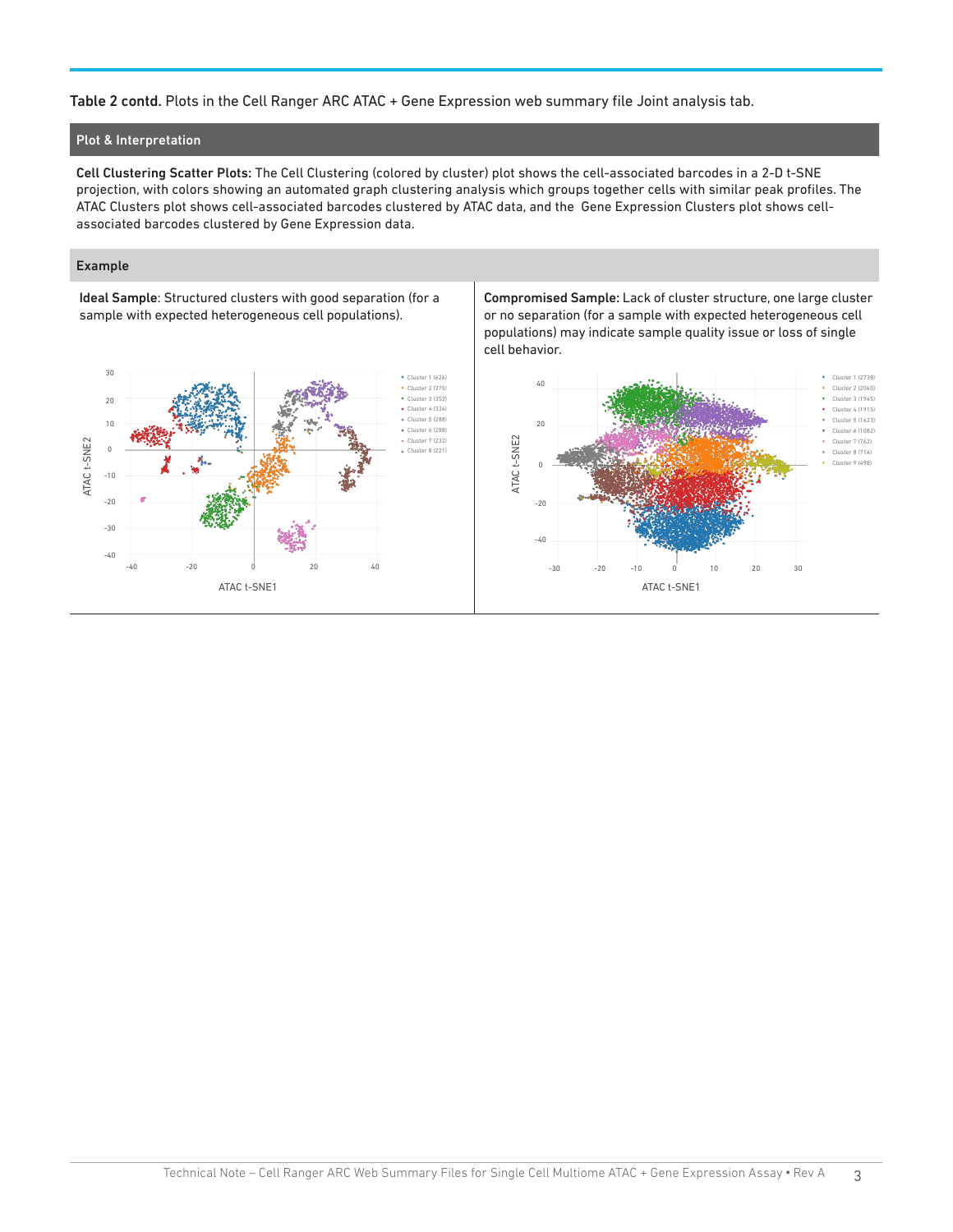# ATAC Analysis Tab

Table 3. Metrics in the Cell Ranger ARC ATAC + Gene Expression web summary file ATAC analysis tab

| <b>Metrics</b>                                             | <b>Definition</b>                                                                                                                                                                                                                                                                                                                                                     | <b>Expected Value</b> | <b>Notes</b>                                                                                                                                                                                                                                                                                                                                                   |
|------------------------------------------------------------|-----------------------------------------------------------------------------------------------------------------------------------------------------------------------------------------------------------------------------------------------------------------------------------------------------------------------------------------------------------------------|-----------------------|----------------------------------------------------------------------------------------------------------------------------------------------------------------------------------------------------------------------------------------------------------------------------------------------------------------------------------------------------------------|
| <b>Sequencing Metrics</b>                                  |                                                                                                                                                                                                                                                                                                                                                                       |                       |                                                                                                                                                                                                                                                                                                                                                                |
| Sequenced read pairs                                       | Total number of sequenced read<br>pairs assigned to the Multiome<br><b>ATAC library</b>                                                                                                                                                                                                                                                                               | User defined          | Suggested sequencing depth is 25,000 read pairs per<br>cell. Sequencing depth may need to be adjusted based<br>on the sample complexity and experimental goals. Low<br>ATAC sequencing depth negatively impacts the quality<br>of peak calling, clustering, differential analysis, and<br>feature linkage.                                                     |
| <b>Valid Barcodes</b>                                      | Fraction of read pairs with<br>barcodes that match the whitelist<br>after error correction                                                                                                                                                                                                                                                                            | >85%                  | Low valid barcodes may indicate a problem in the library<br>preparation workflow, e.g., poor sequencing quality,<br>or cycle failures in the Illumina i7 read. Application<br>performance may be affected.                                                                                                                                                     |
| Percent duplicates                                         | Fraction of high-quality read<br>pairs that are deemed to be PCR<br>duplicates. A high-quality read-<br>pair is one with mapq >30 that is<br>not chimeric and does not map<br>to a non-nuclear contig. This<br>is the fraction of high-quality<br>fragments with a valid barcode<br>that align to the same genomic<br>position as another read pair in<br>the library | Variable              | This metric is a measure of sequencing saturation and<br>is a function of library complexity and sequencing depth.                                                                                                                                                                                                                                             |
| <b>Targeting Metrics</b>                                   |                                                                                                                                                                                                                                                                                                                                                                       |                       |                                                                                                                                                                                                                                                                                                                                                                |
| Number of peaks                                            | Total number of peaks on<br>primary contigs either detected<br>by the pipeline or input by the<br>user                                                                                                                                                                                                                                                                | Variable              | Total number of peaks is dependent on sample<br>complexity and sequencing depth. Very low peak<br>numbers that cover a large fraction of the genome may<br>indicate issues in peak calling.                                                                                                                                                                    |
| Fraction of genome in<br>peaks                             | Fraction of bases in primary<br>contigs that are defined as peaks                                                                                                                                                                                                                                                                                                     | <75%                  | Sample type dependent. A large fraction of genome<br>called as peaks may indicate incorrect peak calling,<br>loss of chromatin structure or a population of cells with<br>highly accessible DNA (e.g., activated granulocytes,<br>dead or dying cells, unsupported organisms).                                                                                 |
| <b>TSS enrichment score</b>                                | The TSS profile is the summed<br>number of cut sites per base<br>in a window of 2,000 bases<br>around all the annotated TSSs,<br>normalized by the minimum<br>signal in the window                                                                                                                                                                                    | >5                    | TSS regions (known to be open) are expected to have lots<br>of cut sites from accessible fragments. Low score may<br>indicate poor sample preparation, poor sample quality,<br>a population of cells with highly accessible DNA (e.g.,<br>activated granulocytes, dead or dying cells, unsupported<br>organisms), or poor quality reference genome annotation. |
| Fraction of high quality<br>fragments overlapping<br>peaks | Fraction of high quality fragments<br>in cell barcodes that overlap called<br>peaks                                                                                                                                                                                                                                                                                   | >25%                  | Low fraction of fragments overlapping peaks can<br>indicate a problem during the transposition step, a<br>population of cells with highly accessible DNA (e.g.,<br>activated granulocytes, dead or dying cells, unsupported<br>organisms), or unexpected behavior in the peak calling<br>algorithm resulting in very few peaks called.                         |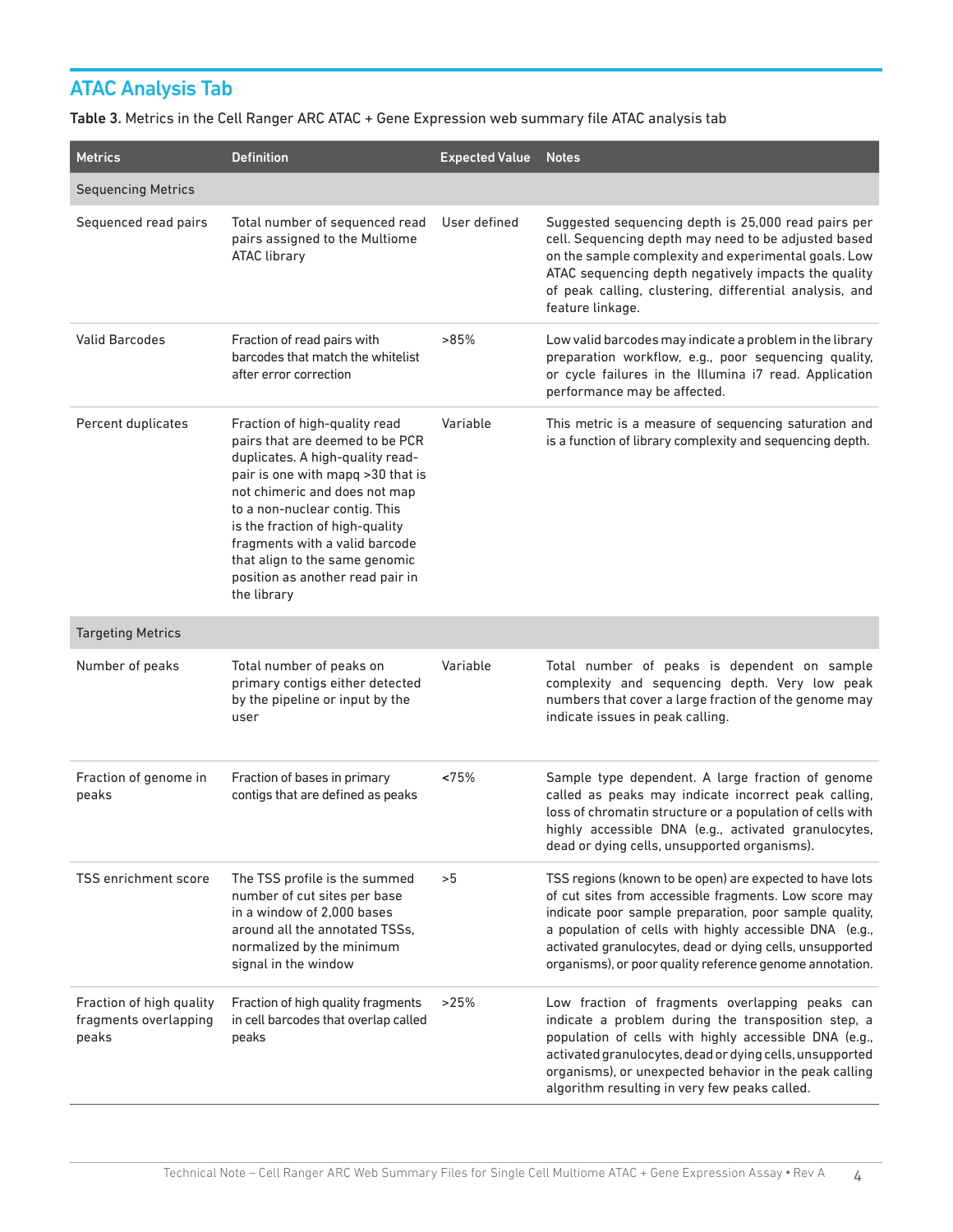| Table 3 contd. Metrics in the Cell Ranger ARC ATAC + Gene Expression web summary file ATAC analysis tab |  |  |  |  |  |  |  |
|---------------------------------------------------------------------------------------------------------|--|--|--|--|--|--|--|
|---------------------------------------------------------------------------------------------------------|--|--|--|--|--|--|--|

| <b>Metrics</b>                                           | <b>Definition</b>                                                                                                                                                                                                                                                                         | <b>Expected Value Notes</b>                                |                                                                                                                                                                                                                                                                                                                                                                                                        |  |
|----------------------------------------------------------|-------------------------------------------------------------------------------------------------------------------------------------------------------------------------------------------------------------------------------------------------------------------------------------------|------------------------------------------------------------|--------------------------------------------------------------------------------------------------------------------------------------------------------------------------------------------------------------------------------------------------------------------------------------------------------------------------------------------------------------------------------------------------------|--|
| <b>Cell Metrics</b>                                      |                                                                                                                                                                                                                                                                                           |                                                            |                                                                                                                                                                                                                                                                                                                                                                                                        |  |
| Estimated number of<br>cells                             | Number of barcodes associated<br>with cell-containing partitions                                                                                                                                                                                                                          | 500-10.000                                                 | ± 20% expected value is acceptable. Higher or lower<br>values outside of this range may indicate incorrect<br>quantification of the nuclei suspension, improper<br>handling of nuclei, excessive background RNA and<br>DNA, or unexpected behavior in the cell calling<br>algorithm. Warning if <300 or >12,000 cells called.                                                                          |  |
| Mean raw read pairs<br>per cell                          | Total number of read pairs<br>divided by the number of<br>barcodes                                                                                                                                                                                                                        | User defined,<br>expected<br>>5,000 read<br>pairs per cell | This metric is a function of the number of cells and<br>sequencing depth. Suggested sequencing depth is<br>25,000 read pairs per cell. Low ATAC sequencing<br>depth negatively impacts the quality of peak calling,<br>clustering, differential analysis, and feature linkage. At<br>very low sequencing depth, < 5,000 raw read pairs per<br>cell, identification of cell barcodes may be unreliable. |  |
| Fraction of high quality<br>fragments in cell            | Fraction of high quality fragments<br>with a valid barcode that are<br>associated with cell-containing<br>partitions. High quality fragments<br>are defined as read pairs with<br>a valid barcode that map to the<br>nuclear genome with mapq > 30,<br>are not chimeric and not duplicate | >40%                                                       | A lower than expected value may indicate that many<br>of the ATAC fragments were not assigned to cell-<br>associated barcodes. This could be caused by high<br>levels of ambient ATAC fragments caused by a poor<br>nuclei preparation, or nuclei with highly accessible DNA<br>as seen for instance in activated granulocytes.                                                                        |  |
| Fraction of<br>transposition events in<br>peaks in cells | Fraction of transposition events<br>that are associated with cell-<br>containing partitions and fall within<br>peaks                                                                                                                                                                      | >25%                                                       | A lower than expected value could suggest a problem<br>during<br>library<br>preparation<br>causing<br>excessive<br>background transposition, low sequencing depth, or<br>unexpected behavior in the peak calling algorithm<br>resulting in very few peaks detected.                                                                                                                                    |  |
| Median high quality<br>fragments per cell                | The median number of high-<br>quality fragments per cell<br>barcode                                                                                                                                                                                                                       | >100                                                       | A lower than expected value may indicate low<br>sequencing depth, the wrong genome reference, or<br>low library complexity that could be due to a problem<br>during the transposition step or a problem in the<br>library preparation workflow. Low fragment counts<br>negatively impact clustering, differential analysis, and<br>feature linkage detection.                                          |  |
| <b>Mapping Metrics</b>                                   |                                                                                                                                                                                                                                                                                           |                                                            |                                                                                                                                                                                                                                                                                                                                                                                                        |  |
| Confidently mapped read<br>pairs                         | Fraction of sequenced<br>read pairs with mapping<br>quality $>30$                                                                                                                                                                                                                         | $>80\%$                                                    | A lower than expected value may indicate use of a<br>wrong reference genome or a poor quality genome<br>assembly. Application performance may be affected.                                                                                                                                                                                                                                             |  |
| Non-nuclear read pairs                                   | Fraction of sequenced<br>read pairs that have a valid<br>barcode and map to non-<br>nuclear genome contigs,<br>including mitochondria, with<br>mapping quality > 30                                                                                                                       | ~10%                                                       | Sample preparation dependent. Expected range of<br><10% when using recommended Demonstrated Protocol<br>for nuclear extraction. A large number of non-nuclear<br>read pairs may indicate a need for sample preparation<br>optimization.                                                                                                                                                                |  |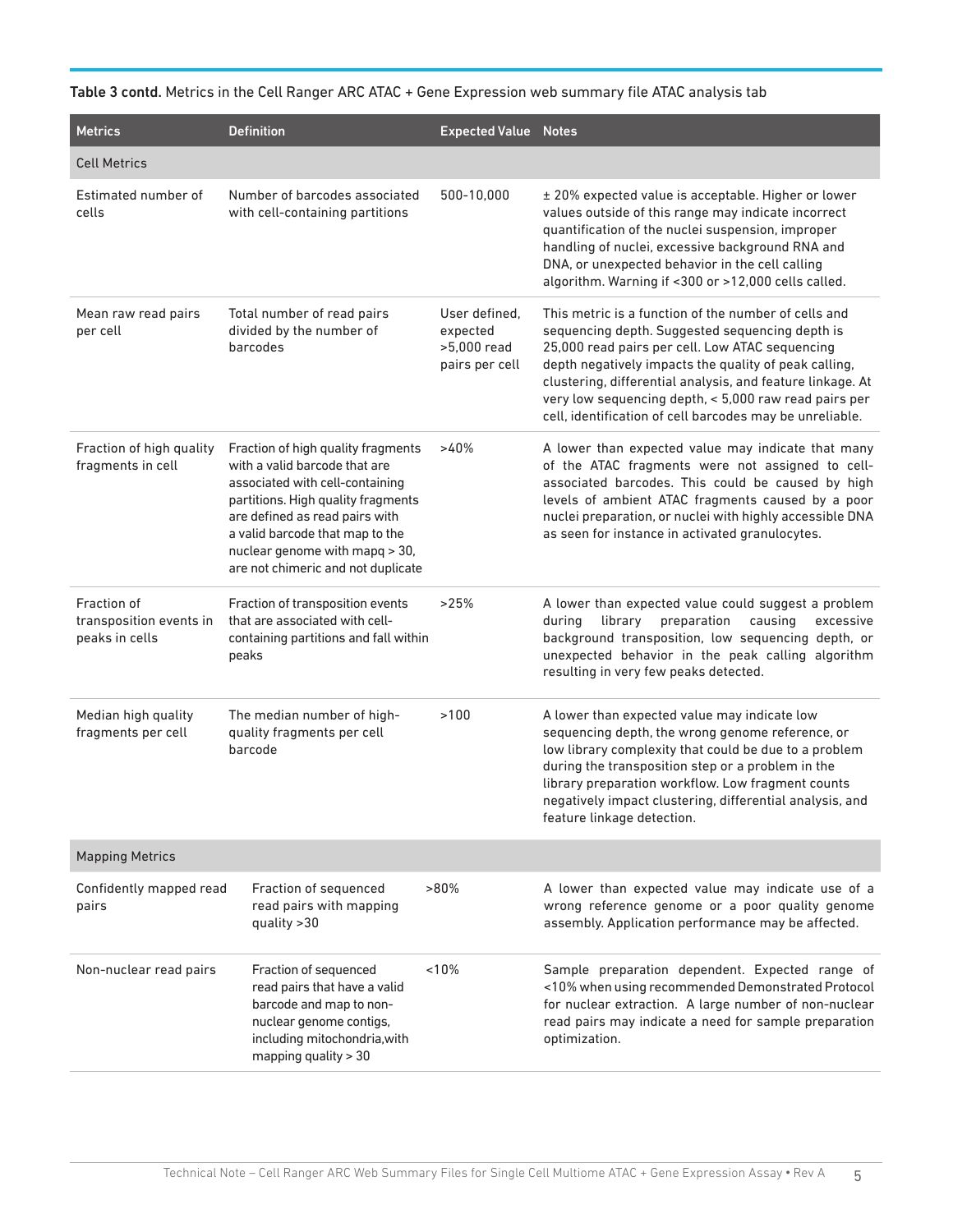## Interpreting the Plots in the ATAC Analysis Tab

Table 4. Plots in the Cell Ranger ARC ATAC + Gene Expression web summary file ATAC analysis tab

#### Plot & Interpretation

Single Cell Peak Targeting Plot: A scatter plot displaying the number of fragments per barcode and the percent of fragments overlapping peaks.

> · Non-cells Cells

#### Example

Fraction Fragments Overlapping Peaks

Fraction Fragments Overlapping Peaks

Ideal Sample: Cell-associated barcodes are expected to have a large number of fragments per barcode and a high percentage of fragments overlapping peaks (upper right corner). Non-cell associated barcodes are expected to have a small number of fragments per barcode and a low percentage of fragments overlapping peaks (lower left corner). An ideal sample should show good separation of cells and non-cells at the opposite ends.

Compromised Sample: Cell-associated barcodes have a low fraction of the barcode fragments overlapping peaks. Concentration of cell-associated and non-cell associated barcodes tightly concentrated in the same location may indicate issues with cell calling or sample preparation.



#### Plot & Interpretation

0

0.4

0.2

 $\overline{0}$ .

1

 $\overline{0}$ .

Transcription Start Site (TSS) Plot: The Transcription Start Site (TSS) profile, which is computed as the number of cut sites per base, of all the barcodes irrespective of cell versus non-cell assignment in a window of 2,000 bases around the full set of annotated TSSs is displayed in the Transcription Start Site plot. The y-axis scale is normalized by the minimum signal in the window.

#### Example

Ideal Sample: Large enrichment around TSS, as these regions are known to have a high degree of chromatin accessibility compared to the flanking regions.

Fragments per Barcode 1 10 100 1000 10k 100k



Compromised Sample: Low enrichment (<4) around TSS sites may indicate improper lysis or loss of chromatin structure.

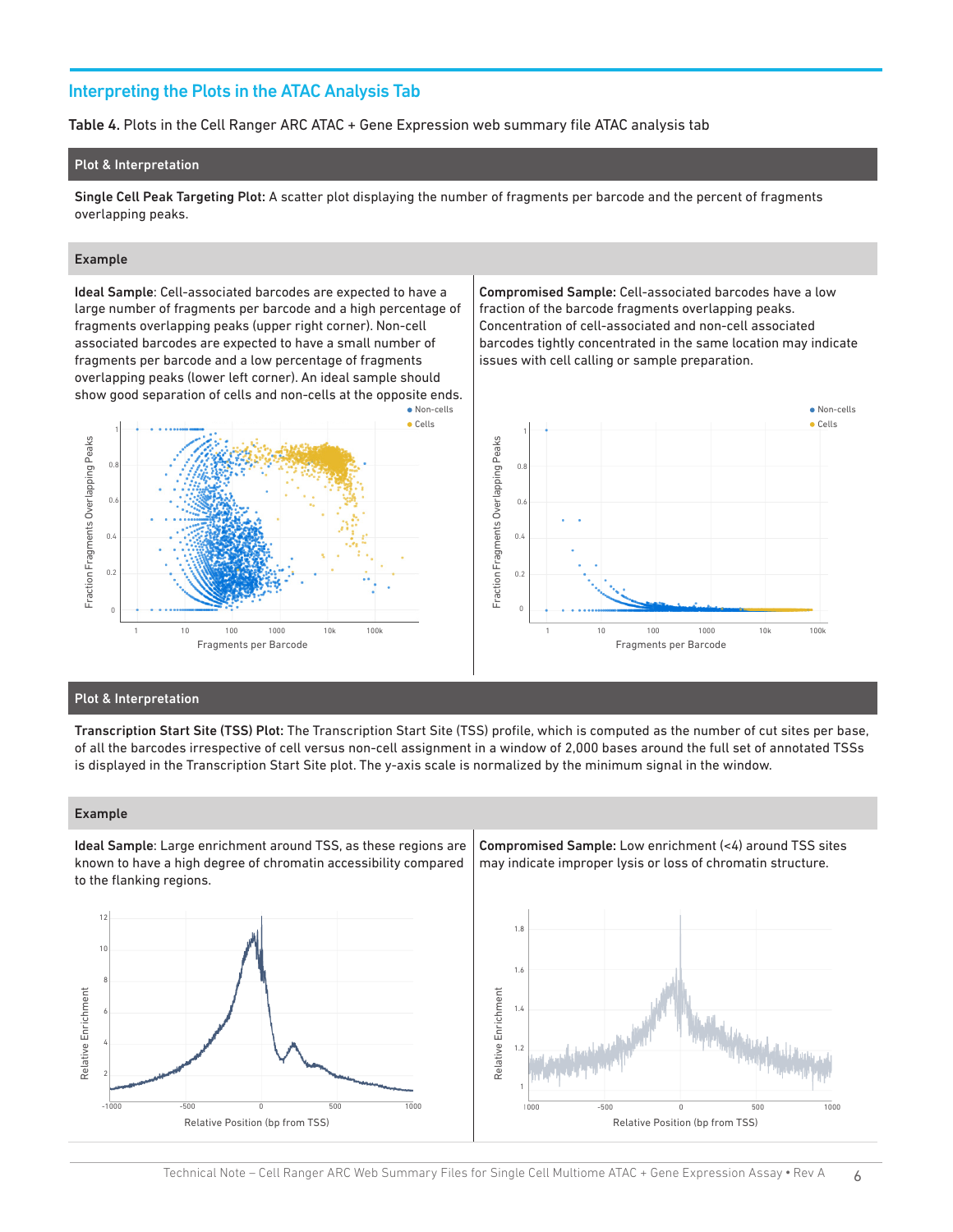## Table 4 contd. Plots in the Cell Ranger ARC ATAC + Gene Expression web summary file ATAC analysis tab

## Plot & Interpretation

Insert Size Distribution Plot: Insert size distribution of transposase accessible fragments sequenced is displayed in the Insert Size Distribution plot.

## Example

Ideal Sample: A periodicity of ~150 bp corresponds to the number of nucleosomes, the transposase accessible fragments span (nucleosome free, mononucleosome, and dinucleosome fragments). Sawtooth pattern in fragments with insert size <200 bp corresponds to the helical pitch of DNA (~10.5 bp).



Compromised Sample: Absence of periodicity and sawtooth pattern may indicate loss of chromatin structure due to low sample quality.

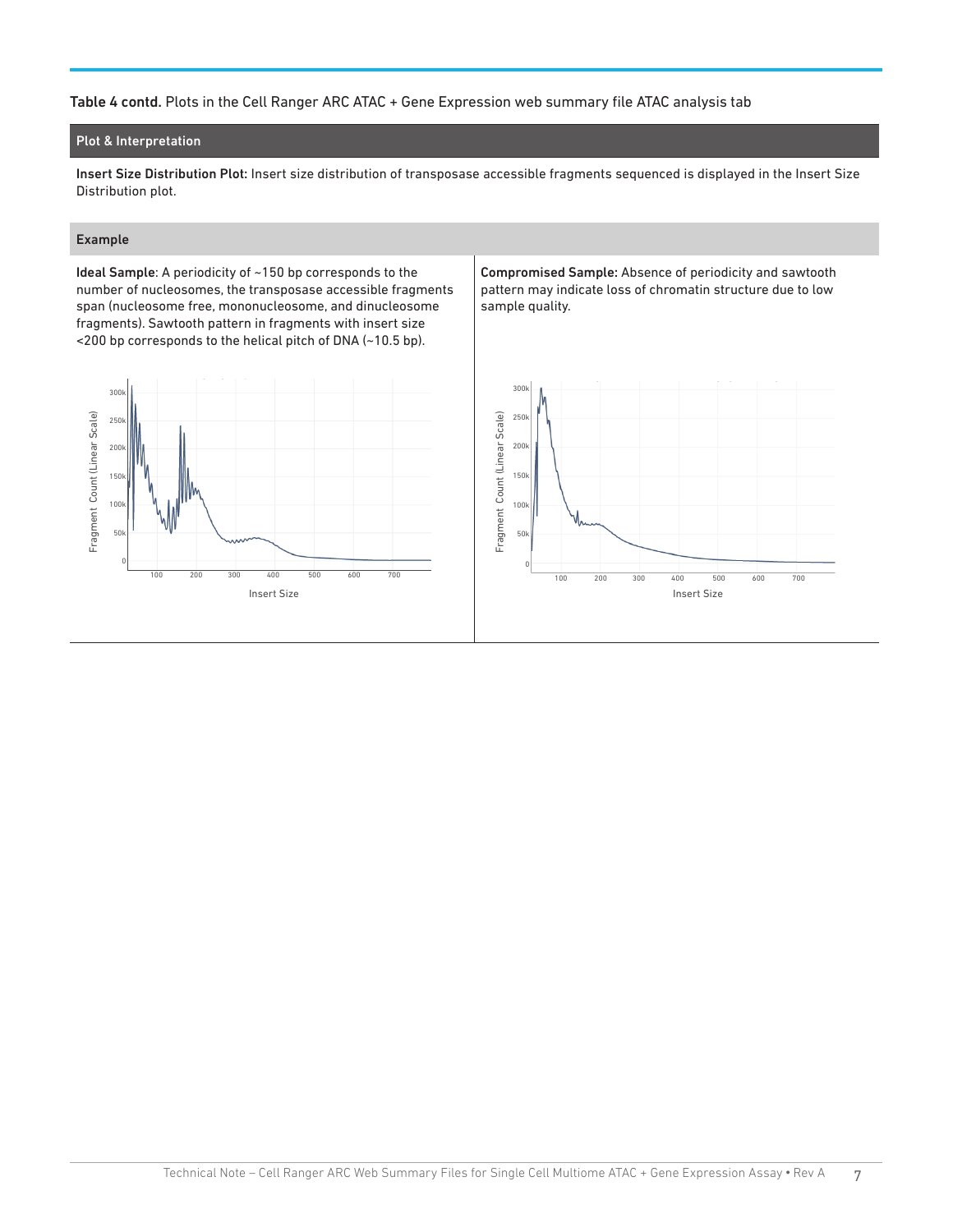# Gene Expression Analysis Tab

Table 5. Metrics in the Cell Ranger ARC ATAC + Gene Expression web summary file Gene Expression analysis tab

| <b>Metrics</b>                                       | <b>Definition</b>                                                                                                                                                                                                                                                                                                                                                        | <b>Expected Value</b> | <b>Notes</b>                                                                                                                                                                                                                                                                            |
|------------------------------------------------------|--------------------------------------------------------------------------------------------------------------------------------------------------------------------------------------------------------------------------------------------------------------------------------------------------------------------------------------------------------------------------|-----------------------|-----------------------------------------------------------------------------------------------------------------------------------------------------------------------------------------------------------------------------------------------------------------------------------------|
| <b>Sequencing Metrics</b>                            |                                                                                                                                                                                                                                                                                                                                                                          |                       |                                                                                                                                                                                                                                                                                         |
| Sequenced read pairs                                 | Total number of sequenced read<br>pairs assigned to the Multiome<br>Gene Expression library                                                                                                                                                                                                                                                                              | User defined          | Suggested sequencing depth of 20,000 read pairs per<br>cell. Sequencing depth may need to be adjusted based<br>on the sample complexity and experimental goals.<br>Very low sequencing depth can negatively impact<br>clustering, differential analysis and feature linkage.            |
| Valid barcodes                                       | Fraction of read pairs with barcodes<br>that match the whitelist after error<br>correction                                                                                                                                                                                                                                                                               | $>80\%$               | Low valid barcodes may indicate poor sequencing<br>quality. Application performance may be affected.                                                                                                                                                                                    |
| Reads with TSO                                       | Fraction of reads with an alignment<br>score ≥20 for the template switch<br>oligo (TSO) sequence                                                                                                                                                                                                                                                                         | ~125%                 | Sequencing depth dependent. A high fraction of<br>reads containing TSO can indicate sample quality or<br>library preparation issues.                                                                                                                                                    |
| Percent duplicates                                   | Fraction of high quality read pairs Variable<br>that are deemed to be PCR duplicates.<br>A high-quality read-pair is one with<br>mapq >30 that is not chimeric and<br>does not map to a non-nuclear contig.<br>This is the fraction of high-quality<br>fragments with a valid barcode that<br>aligns to the same genomic position<br>as another read pair in the library |                       | This metric is a measure of sequencing saturation<br>and is a function of library complexity and sequencing<br>depth.                                                                                                                                                                   |
| <b>Mapping Metrics</b>                               |                                                                                                                                                                                                                                                                                                                                                                          |                       |                                                                                                                                                                                                                                                                                         |
| Reads mapped to<br>genome                            | Fraction of reads that are mapped<br>to the genome                                                                                                                                                                                                                                                                                                                       | $>80\%$               | Dependent on the quality of genome annotation.<br>Lower than expected values can indicate the use of an<br>incorrect reference genome or a poor quality genome<br>assembly. Application performance may be affected.                                                                    |
| Reads mapped<br>confidently to<br>intergenic regions | Fraction of reads that mapped uniquely <30%<br>to an intergenic region of the genome.                                                                                                                                                                                                                                                                                    |                       | May vary based on sample type and genome<br>annotation.                                                                                                                                                                                                                                 |
| Reads mapped<br>confidently to intronic<br>regions   | Fraction of reads that mapped<br>uniquely to an intronic region of the<br>genome                                                                                                                                                                                                                                                                                         | Variable              | Fraction of reads mapping to introns. The default<br>analysis mode includes these reads in the analysis.                                                                                                                                                                                |
| Reads mapped<br>confidently to exonic<br>regions     | Fraction of reads that mapped<br>uniquely to an exonic region of the<br>genome                                                                                                                                                                                                                                                                                           | Variable              | Value complimentary to reads mapped confidently to<br>intronic reads.                                                                                                                                                                                                                   |
| Reads mapped<br>confidently to<br>transcriptome      | Fraction of sequenced reads that map<br>to a unique gene in the transcriptome.<br>In the default mode the transcriptome<br>includes intronic alignments                                                                                                                                                                                                                  | >50%                  | A lower than expected value can indicate use of the wrong<br>reference transcriptome, a reference transcriptome with<br>overlapping genes, poor library quality, poor sequencing<br>quality, or reads shorter than the recommended<br>minimum. Application performance may be affected. |
| Reads mapped<br>antisense to gene                    | Fraction of reads that map to the <30%<br>transcriptome, but on the opposite<br>strand of one or more overlapping<br>annotated genes. These reads<br>are consistent with annotated<br>splice junctions and do not align<br>in the sense orientation with any<br>overlapping genes                                                                                        |                       | Antisense reads tend to map to introns. These<br>values are higher than typical whole cell samples<br>due to the inclusion of intronic reads for analysis of<br>nucleic data.                                                                                                           |